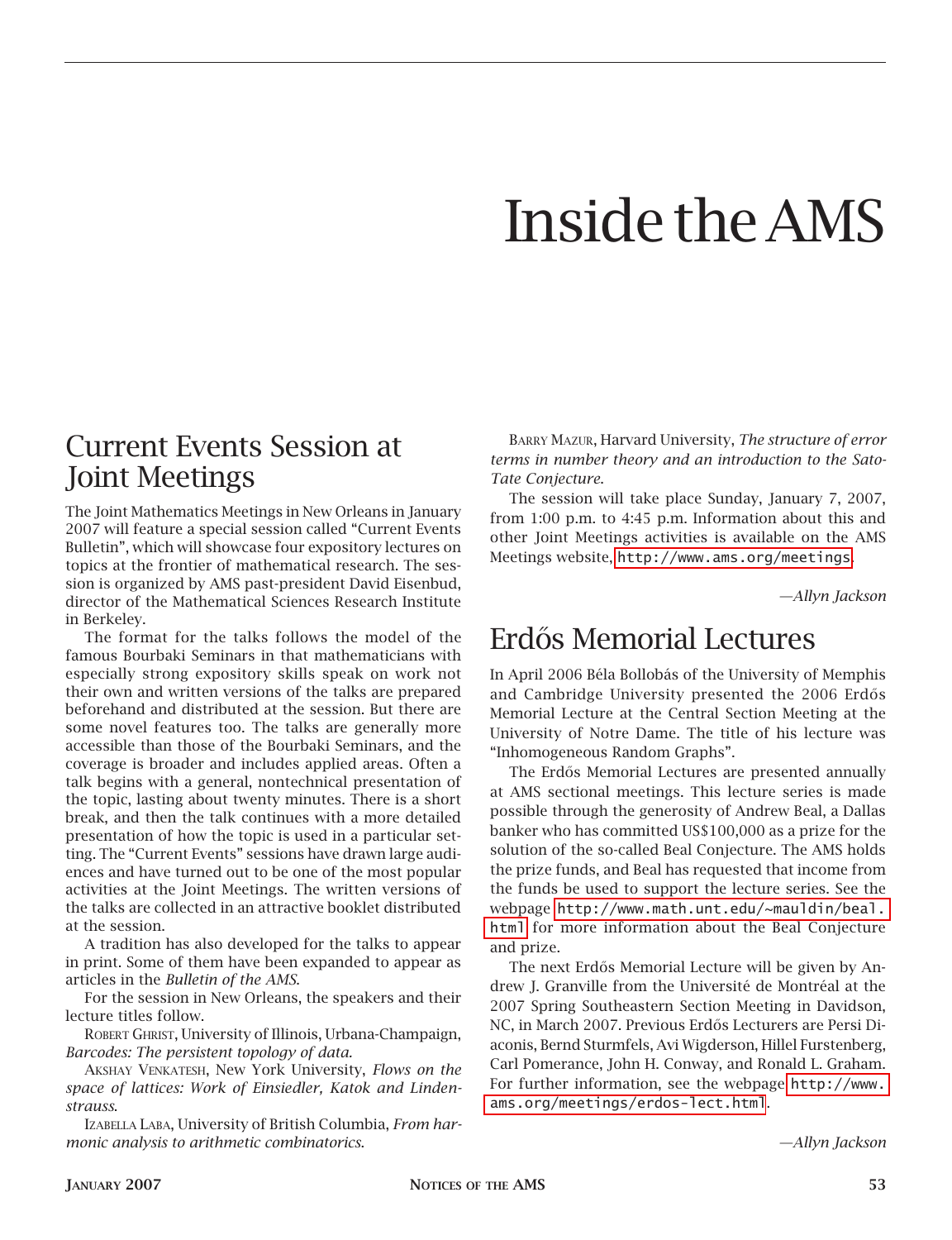## My Summer at *Scientific American*

*Each year the AMS sponsors a fellow to participate in the Mass Media Fellowship program of the American Association for the Advancement of Science. This program places science and mathematics graduate students in summer internships at media outlets. In the piece below, the 2006 AMS Fellow, Brie Feingold of the University of California, Santa Barbara, describes her experiences during her fellowship at* Scientific American *magazine. For information about applying for the fellowship, see "Mathematics Opportunities" in this issue of the* Notices *or visit the website* <http://ehrweb.aaas.org/massmedia.htm>. *The application deadline is* January 15, 2007.

Words often trigger emotions, and "mathematics" is no exception. A Yahoo search for "I hate math" triggered 158,000 hits. But I was hard-pressed to find another subject equally as disliked. "I hate literature" produced a paltry 300 hits, and even "I hate science" yielded only 14,900. Why does the word "math" elicit revulsion?

While there is no outright propaganda against mathematics, the public lacks reliable information about what mathematics is and who studies it. Whereas many people are familiar with branches of science, most can name few, if any, branches of mathematics. Topology is often confused with topography, algebra is synonymous with what was learned in high school, and real analysis is mostly known for its listing in the college course catalogues as "Real Anal.".

If we were a country with such an unfavorable image, we might try boosting tourism, creating diplomatic ties, and using positive advertising. In this scenario, mathematicians, scientists, and their students are natives of foreign lands; science journalists are tour guides; media consumers are tourists. This summer, I stepped out of my role as native and into the role of guide for those wishing to tour science and math country.

Just as a tour guide is responsible to both locals and tourists, a science writer must balance the interests of both scientists and readers while maintaining friendly relations with each. I was beholden to *Scientific American*'s readers, who spend an average of 71 minutes reading up to 130 pages of articles and ads. As short a time as this may seem, it is longer than the time that magazine buyers devote to reading the *Economist* or *Reader's Digest*. On the other side of the equation, the researchers who write for *Scientific American* are well known in their fields and usually write for journals read only by their colleagues. Staff editors write the remaining articles according to their interests and expertise. Thus, I interned at a fairly elite touring agency where both tourists and tour guides were willing to travel to remote areas.

But even my editors complained that good math stories were too few and too difficult to find. Were it not for *Square One* (a television show I watched on PBS), one might think Mathland had not sent any photos of the beautiful scenery or encouraged any visits to its regional

monuments. Some may argue that we need new inhabitants (math students), not tourists (math fans). But many students arrive in Mathland with no perspective. They visit one city—for example, Algebra—for a year, where one family (a few math teachers) hosts them. But what if they took a few side trips through Combinatorics, Graph Theory, or even Differential Equations? One good tour could inspire subsequent longer visits and eventually even citizenship. The science writer can initiate that chain of events by giving the first tour.

From my first day as an intern, I looked forward to writing a story that would both pique readers' interest and explain new ideas in mathematics. Were I looking for a biology, chemistry, or physics story, I might find ideas on Eurekalert, an Internet resource specifically for science journalists where public information offices and organizations post catchy summaries of recent research. Or I could look at the weekly "tip sheets" provided by the *Proceedings of the National Academy of Sciences*. But in my eight weeks of internship, I remember only one mathematics story posted in such a manner. So at the suggestion of my mentor, Mariette DiChristina, I hopped on the subway and interviewed mathematicians at the Courant Institute at New York University. I called professors whose websites described applications of topology (my field of interest). During my time at *Scientific American* I was able to use only a small fraction of the information I gathered, but thanks to those discussions I have some ideas for future articles.

To set up a viable trip to Mathland, I needed to collaborate with a local who would share directions as well as local color. Even amiable and available locals often assumed that I already knew the major landmarks and had the equipment necessary for the trip. As scientific papers are naturally addressed to the locals, such papers cannot serve as a guide for tourists, and even I used them only as prompts to guide my interviews. Of course, the best way to enjoy the rugged terrain is by traveling there oneself: diving into the lakes, exploring the forests, digging in the dirt. The best way to enjoy math is by doing it. Without that firsthand experience, a tour guide is needed to describe those activities and their power, to give an aerial view, and to point out the amazing forces at work. I tried to perform the role of tour guide by extracting from scientists essential characteristics of their research, their inspiration for conducting it, and the landscape in which it was situated.

Eventually my editor accepted one of my math-related stories. While talking to mathematician Leslie Greengard at the Courant Institute, I learned about his fast algorithms research and about the video inpainting research of computer scientist Guillermo Sapiro at the University of Minnesota. In October 2006 my one-page article titled "Inpaint by Number" described how Sapiro used partial differential equations in an algorithm to automatically edit video. The article could contain no equations or unexplained jargon. And the phrase "partial differential equations" was considered jargon. Although I relied heavily on analogies and indirect means to describe the algorithm, it occurred to me that even technical proofs leave some explorations up